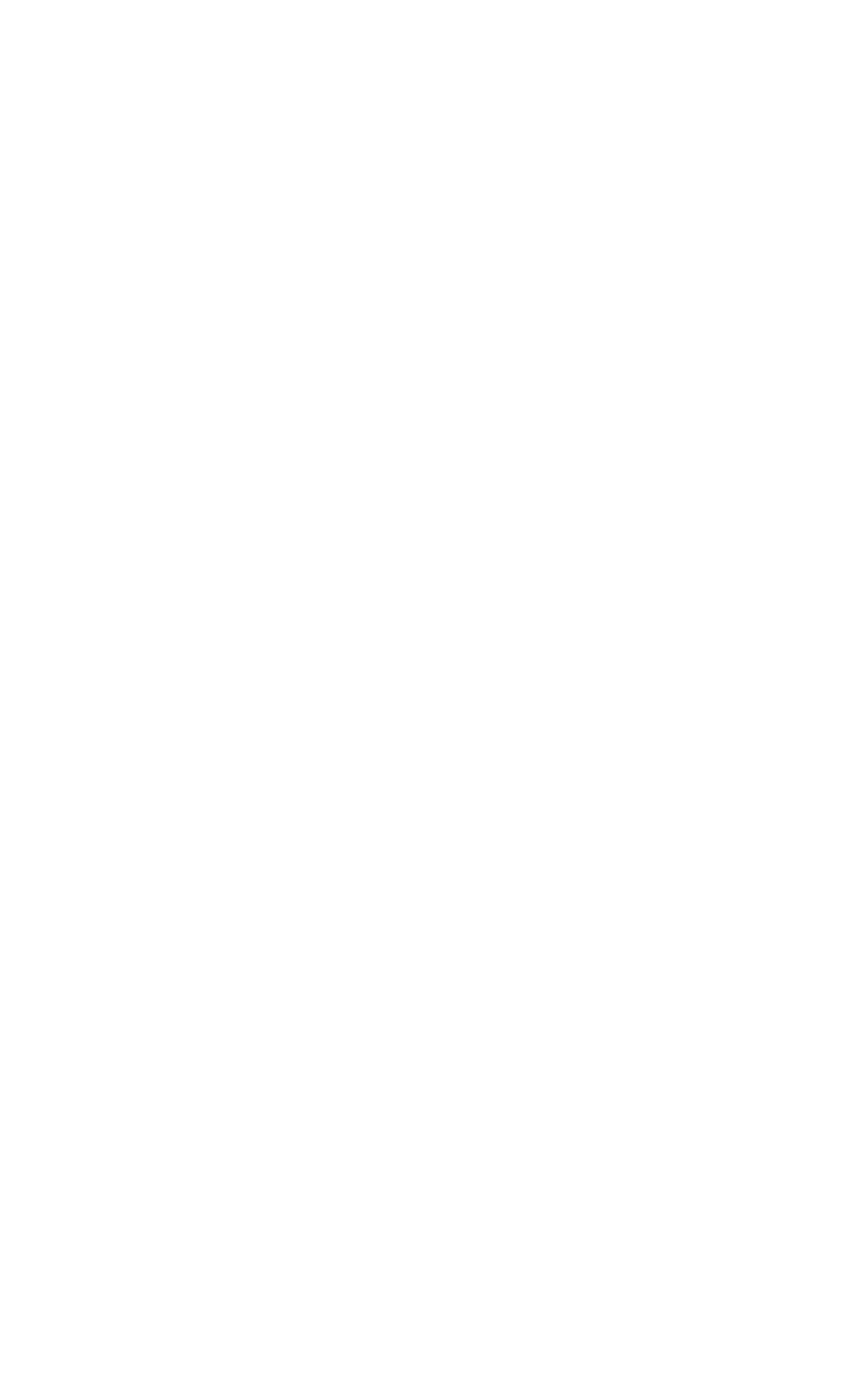FROM

# THE SUPDT. REVENUE SURVEYS, UPPER CIRCLE.

To

# THE SECRETARY TO **TUE** GOVERNMENT,

### N. W. PROVINCES.

#### Calcutta, the 20th December 1867.

SIR,

I have the honor to submit the accompanying Report on the Revenue Survey operations of the Rohilcund Division during the Season **lb(iG-G7.** 

2. The total area completed is 440 square miles, and the total espenditure (including Rs. 331-5-4 drawn as arrears of pay consequent on the rr-orgallisation of the Department) Rs. 16,652-8-2, giving a rate of Bs. **37-13-6**  per square mile.

3. The following new map has been published during the year :-

Rampoor **Jageer, on the Scale of 4 miles=l inch.** 

**4.** From the annexed extract from my Annual Report on the Surveys of oudh to the Suprcme Government, it will be seen that I propose at the end of the present Scason 1867-68, and on the completion of the Survey of District Baraitch, to transfer the present 2nd Division of Surveys in Oudh to the North-West Provinces, there to be employed on the Survey of Districts Bijnour and JIoradabad successively, thus continuing the order of progression, in the resurvey of the North-West Provinces, approved of by His Honor the Lieutenant Governor.

**5.** Should this transfer, and consequcnt increase of the **Survey** parties **in**  North-West Provinces, accord with the views of Government, then, as the Secretary of the Board of Revenue has reported the demarcation of District Bijnow complete, I solicit, in order to prevent any chance of delay, the issue of orders to the various authorities concerned to have **tho** demarcation marks of at lcast 1,200 square miles of that District in good and proper ordcr for Survey, and also to furnish the Surveyor, Captain A. D. Vanrenen, with good boundary maps, lists of villages, kc., prior to 1st October next. Thc tri-junction masonry platforms of villages should also **be** prepared in advance of professional measurements.

6. Permanent Boundary Marks.-The system of permanently marking the triple-junctions of villages may be still further improved upon by having nermancnt marks erected between them. Wherever stone is available and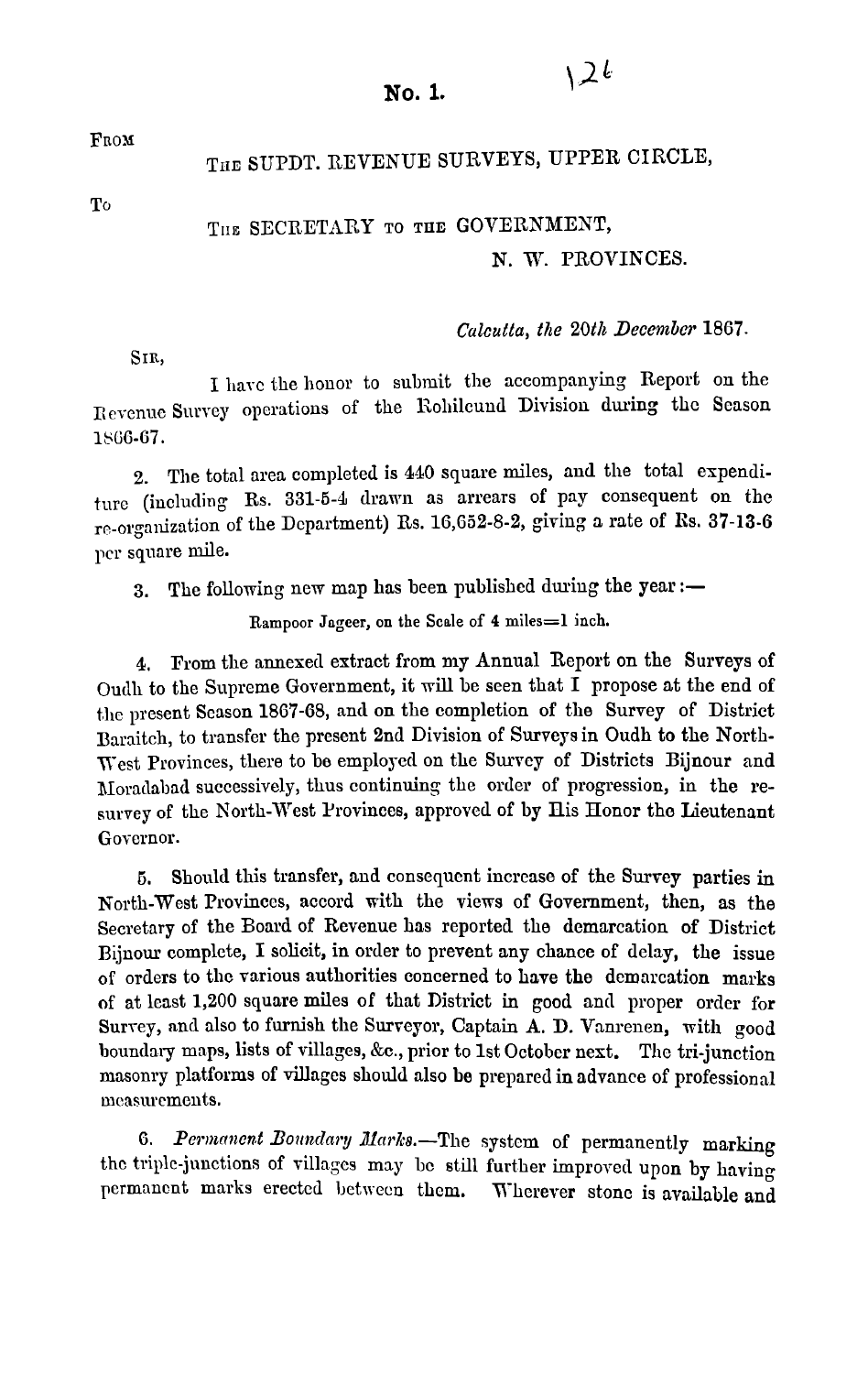plentiful, there I most strongly advocate the system of the Central Provinces being adopted, viz., that of marking every inflection of boundary with a block of stone let into the ground.

7. Madras System.-In Madras a most excellent plan prevails, which renders the relaying of a boundary most easy and certain. There at every station where the Theodolite is set up, a masonry platform of definite dimensions is built, or a stone of certain fixed size is imbedded in the ground, so marked as to show at a glance whether the mark defines a triple-junction boundary station, or an intermediate one. From these marks as starting points, and with a simple chain and cross-staff, the exact position of each inflection of boundary can be laid down from the original ficld-book, absolutely and certainly. The only case in which it would again be nccessary to call in the aid of a professional Surveyor and his Theodolite mould be in the event of a number of these marks having been wilfully removed. In such cases it mould, of course, be requisite to fall back upon the marks nearest to the sites of those removed, and again from the field-book **fix** from them, by re-observing the angles and re-measuring the distances, the sites of the missing marks. The intermediate points of boundary along each line would then be laid down by chain and cross-staff as before. By these means alone can Government recoup itself completely in the future for the expenses incurred in the present, and give to future ages the full benefit of its Survey operations.

8. Field-Books.-Every offset field-book must of course be most carefully kept and guarded. Duplicates should also be made of them. One (the original) to be lodged in the Surveyor General's Office in Calcutta; and the other in the Collectorate Office, or such other place of security as the Government may decide.

> I have the honor to be, **QIE,**  Your most obedient Servant, J. E. GASTRELL, Colonel, Supdt. Revenue Surveys, Upper Circle.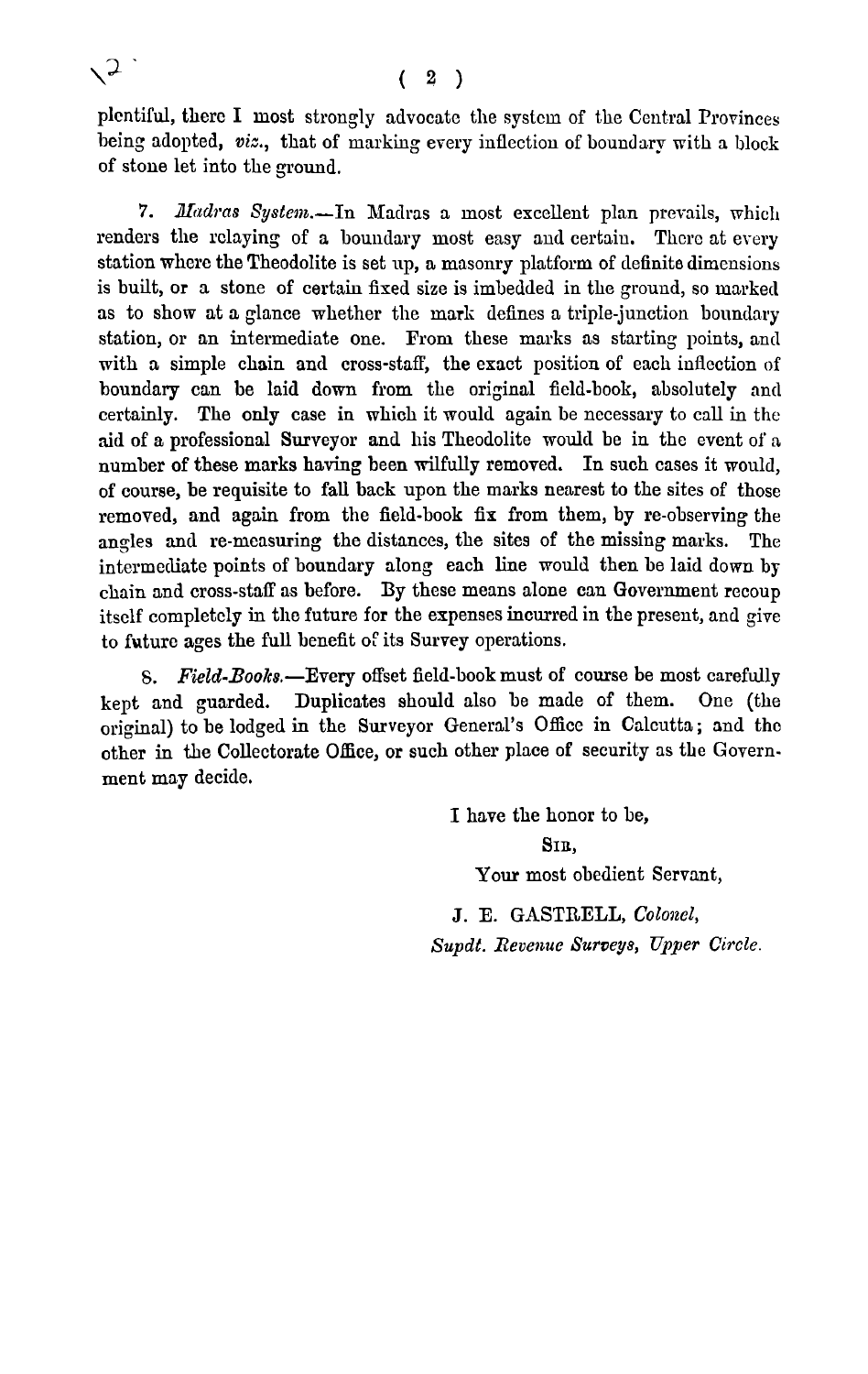# GENERAL REPORT

 $OP$  THE

#### **Oyerations**  $\mathbb S$ urvey Revenus

#### OF THE

# NORTH-WEST PROVINCES-ROHILCUND,

#### **For Season 1866-67.**

In pursuance of the plan of operations set forth in paragraphs 11 and 12 of last Report,

Mr. J. Campbell, Assistant Surveyor, 2nd Grade, in charge.

Mr. J. H. O'Donel, Sub-Assistant, 3rd Grade, transferred Bareilly. from 3rd Division, Lower Provinces, from 12th March 1867. <br>Mr. T. S. M. rtin, Sub-Assistant, 3rd Grade, transferred October 1866, and closed early in<br>from 2nd Divisi<sup>n</sup>n, Oudh, from 17th June 1867. .

the re-survey of the North-West<br>Provinces commenced with Pergunnahs ASSISTANTS.<br>Sub-Assistant, 3rd Grade, transferred Bareilly. Field-work commenced in from 2nd Divisi<sup>11</sup>n, Oudh, from 17th June 1867.<br>
Mr. C. W. Wilson, Sub-Assistant Surveyor, resigned on April 1867. Owing to the unhealthi-<br>
1st January 1867. 1st January 1867.<br>
14 Native Surveyors, &c.<br>
14 Native Surveyors, &c. tract under survey, operations mere

confined oruring the early part of the season to the south-west portions of Pergunnah Jehanabad, 1.<sup>gre</sup>ce extending eastward into Pergunnah Pilibheet, and gradually into the northern villages<sup>rk</sup> both Pergunnahs.

| lat<br>WTE.                            |             |           |          | No. of     | No. of    | <b>APPROXIMATE ARBA IN</b> |               |  |
|----------------------------------------|-------------|-----------|----------|------------|-----------|----------------------------|---------------|--|
| іуог<br>5.                             | Ревопимана. |           |          | Traverses. | Villages. | Астев.                     | Square Miles. |  |
| last<br>Jehar<br>ed u`                 |             | $\ddotsc$ | $\cdots$ | 203        | 199       | 117954.67                  | 184.30        |  |
| Villakoor urvey                        |             |           |          | 236        | 220       | 128152.60                  | 200.24        |  |
| id to<br>Fore<br>$\n  o$ ks            | Pilibhect   |           |          | 8          |           | 27174.81                   | 42.46         |  |
| 16.<br>$N_{\rm e}$ Canto <sup>nj</sup> |             | $\ddotsc$ | $\cdots$ | 13         | 13        | 7424.17                    | 11.60         |  |
| 17.                                    |             |           |          |            |           |                            |               |  |
| 18.<br>gunj, dire_                     |             | TOTAL     |          | 460        | 432       | 280706.25                  | 438.60        |  |

~ettlelnrnt A~~~~, aruounting to 1,004 acres=l.57 square miles, mnking thc ..... total out-turn of the Season 440.17 squarc miles, approximately. there **is** a &PC ...... to show These Tea Estates were surveyed on the large scale of **S**  $\text{for the}$  ' inches=1 mile. the Board Tal OUT-TURN.-To this area is to be added that of two Kumaon Tea Estates.\*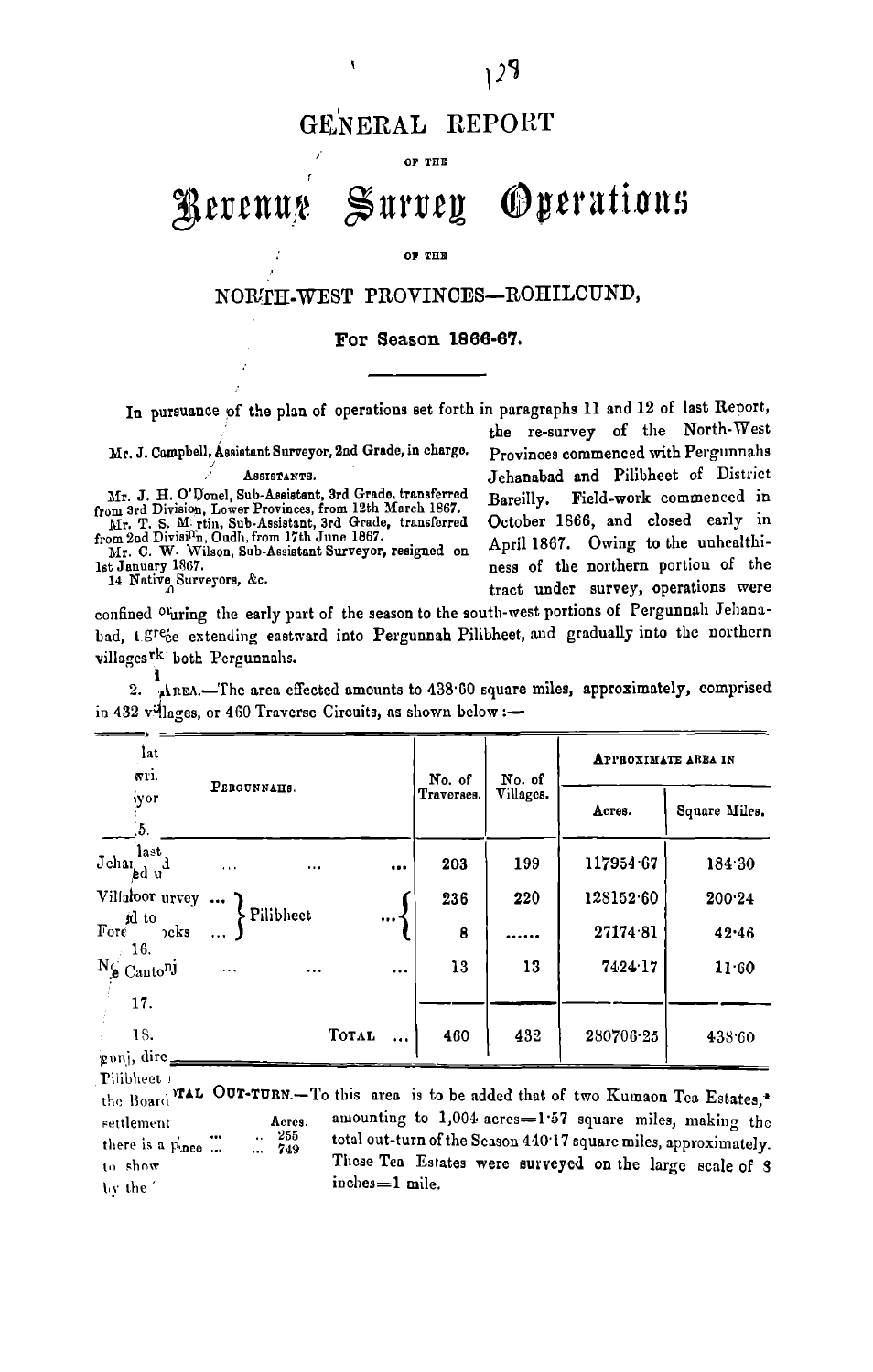

4. The area can only be given approximately for reasons which are fully detailed in following paragraphs 9 and 10.

(  $\boldsymbol{4}$  $\rightarrow$ 

5. DETAIL SURVET.- The amount of detail to be shown by the interior survey, as sketched in paragraph 13 of last report, was more fully detailed in this Office letter No. 3 of 21st February, to the address of Government, North-Western Provinces, and was approved of by His Honor the Lieutenant Governor.\* This work " was \* Vide letter No. 147, dated 8th March 1867. carefully checked not only by frequent inspections of the country by the Surveyor, but by 441 linear miles of Check Survey."

6. GREAT TRIGONOMETRICAL SURVEY CONNECTION. The accuracy of the linear and angular survey measurements was satisfactorily tested and proved by closing on three Tower Stations of the North-East Longitudinal series of the Great Trigonometrical Survey of India. The subjoined comparative Statement gives the values of the sides of the triangle as obtained by Great Trigonometrical Survey and Revenue Survey data :-

|                                       | DISTANCES IN FEET. |          |                                    |                 |             |                            |
|---------------------------------------|--------------------|----------|------------------------------------|-----------------|-------------|----------------------------|
| GREAT TRIGONOMETRICAL SURVEY STATION. |                    |          | Great Trigono-<br>metrical Survey. | Revenue Survey. | Difference. | Error per<br>mile.         |
| Donao to Kulianpoor                   |                    |          | 57766.6                            | 57802.8         | 36,2        | $+33$                      |
| Donao to Kaimkhera                    | $\cdots$           | $\cdots$ | 588558                             | 58853.5         | 5.3         | $-0.4$                     |
| Kulianpoor to Kaimkhera               | $\cdots$           | $\cdots$ | 467678                             | 467458          | 22.0        | $-2.5$                     |
| Average where the error is $+ \ldots$ |                    |          |                                    | .               |             | $\ln e_{3 \cdot 3}$<br>IJ. |
| Average where the error is -          |                    |          |                                    |                 |             | 1.4                        |

ORIGIN.-The Donao Great Trigonometrical Station has been adopted as the origin 7. of the Revenue survey in District Bareilly.

8. OLD N. W. SURVEY TRIANGULATION.-Sixteen Stations of minor trian ation executed in 1851-52 by Captain Burgess, Revenue Surveyor, along the River Deob vhich runs between Pergunnahs Jehanabad and Pilibheet, were also identified and taken up

DEMARCATION. - "The boundaries of villages in Pergunnah Jehanabad  $w_{\text{circle}}$ well 9. defined," the only delay which occurred being due to the erection of masonry plat s at triple-junctions after the first professional measurement was completed, "whereby the c ်ဒ of stations were sometimes lost." The demarcation in Pergunnah Pilibheet, however ears to have been very backward, the boundaries of the northern villages not hav ecn defined till March 1867. Owing to the lateness of the season, "it was not without cor Чe difficulty," says the Surveyor, that "I surveyed them at all, as the high grass jungle which the boundaries led, prevented their being entered upon till just before the season commenced." The Hudbust maps supplied him were unfortunately mere eye and admitted of no comparison with the professional maps. The Surveyor w quently obliged to return them all for revision, and as up to 3rd December he had no all the Hudbust maps of Pergunnah Pilibheet, he has been obliged to retain the records till he can submit them complete after comparing and passing the boundari

ħ

FOREST RESERVE.-The boundaries of villages along the Government Rese. ing the Mala Marsh on the eastern border of Pergunnah Pilibheet, were also but impe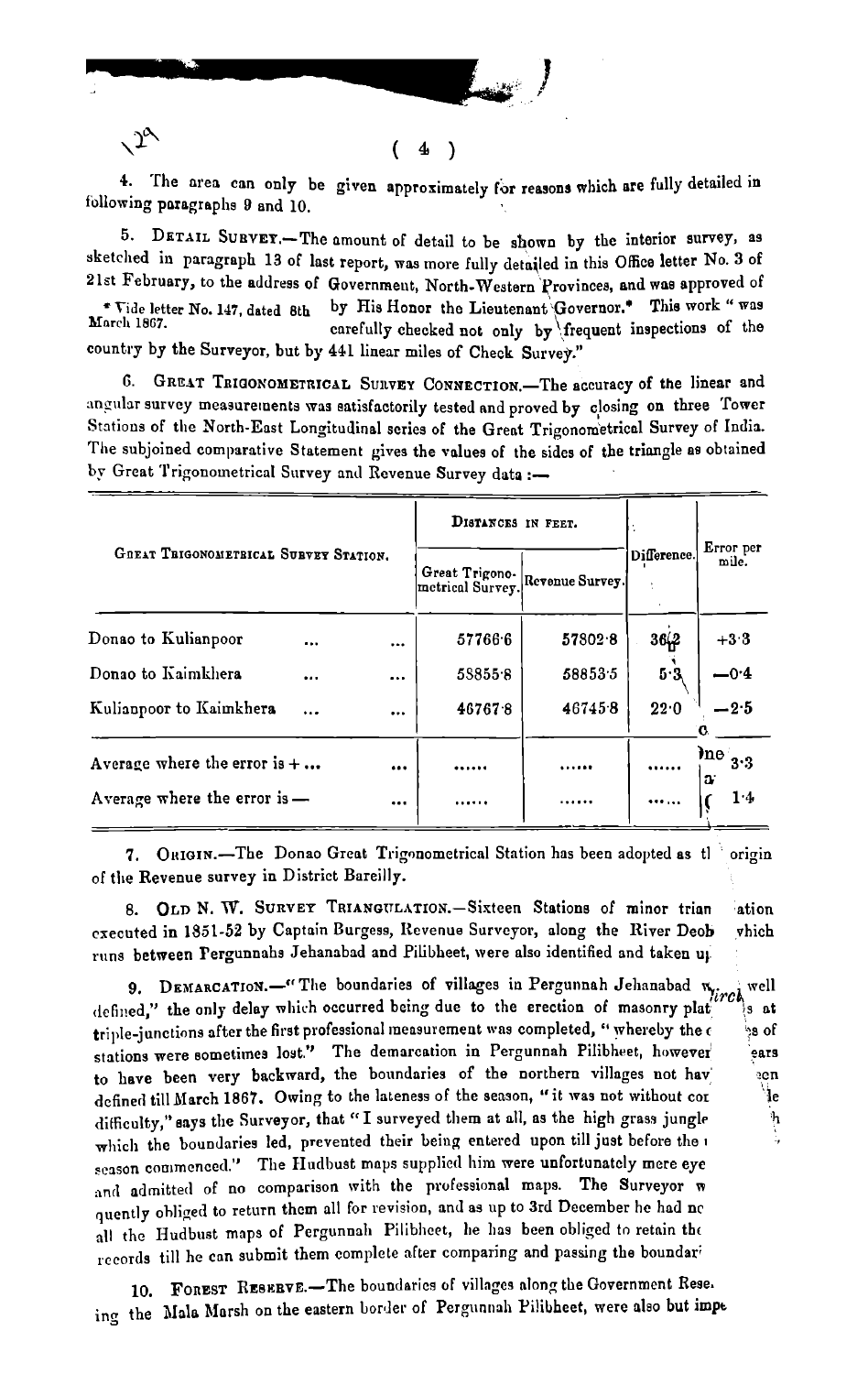ł

demarcated ; and on the Surveyor drawing attention to the discrepancies between the Hudbust maps and the marks on the ground, " the result was, that a large slice of Government Forest which had be n dishonestly appropriated by the villagers was cut out and the Forest boundary rectified, except a small portion which (up to 3rd December) was still unsettled and liable to alteration."\* The village boundaries between Pergunnah Pilibheet and Pergunnah Bilhcree (on the north) are also unadjusted. For these reasons the area of Pergunnah Pilibheet and total area of the season can only be approximately arrived at, and the Surveyor has been obliged to postpone the submission of the maps and final areas.

11. The delays in dcmareation, however, appear to have been unavoidable. **The** demarcation authorities hnvc had, says the Surveyor. "a formidable hinderance to progress to deal "with in the climate, and I attributc the delay entirely to the impossibility of effecting **'I** demarcations in the northern portion of Pergunnah Pilibheet during the greater part of the " year." To avoid these difficulties in future, I would suggest, that in all malarious tracts of conntry, extra men be appointed during the healthy season of the year to ensure the completion of the demarcation and maps prior to the survey taking the field.

**12.** SICKNESS.-Sickness arising from the malarious swamps which abound in the tracts under review, crippled the slender resources of this small party early in the season. The health of Sub-Assistant \Vilson, and Office Assistant Buttress, suffered so much that the Surveyor mas deprived of their aid for nearly the whole of the field season. **"My** own health," he remarks, "gave way; indeed such was the cffect of the malaria upon all, that '' but few of my men retained their health, and several deaths occurred."

13. BOUNDARY BETWEEN PERGUNNAH PILIBHEET AND POORUNPOOR FOREST GRANTS.-The Surveyor thus mentions the boundary he has laid down between Pergunnah Pilibheet and the Poorunpoor Forest grants which passes through the great Mala Swamp: "I succeeded (but  $\alpha$  with great difficulty) in effecting what had hitherto been deemed almost impossible, *i.*  $\epsilon$ , " to mark out by actual measurerncnt the central deep channel of the swamp, which I have " adopted as the Pergunnah boundary instead of taking an imaginary line down the centre. **'1** This vill, I hope, provc of use hereafter should the swamp ever be drained."

14. Assistants-Messrs. J. H. O'Douel, and T. S. Martin, Sub-Assistants, joined this party late in the season, but were nevertheless of great service to the Assistant in charce. who writes in the highest terms of their good conduct, zeal and efficiency. The Native Surveyors with few exceptions " worked hard and well."

15. NYNEE TAL.-The Estimate for the survey of the settlement (alluded to in paragraph **14** of last Report) having been approved of by the hlunicipal Committee, " the survey wag coinmenced upon about the end of April 1867 and continued till the rains set in and put a stop to out-door work." It was resumed as soon as the rainy season was over, and the Surveyor hoped to complete the survey before taking the field. The scale is 20 inches = 1 mile.

16. CANTONMENTS.--On completing the survey of the estates, the Surveyor will take up the Cantonment of Nynee Tal on the scale of  $8$  inches  $= 1$  mile.

17. The general plan of the settlement will be on the scale of 4 inches  $= 1$  mile.

18. PROGRAMME FOR 1867-68.-The work of the present season lies in Pergunnah Newabeunj, directly south of the work under review. The party will also take up the survey of Pilibheet Pergunnah Forcst tracts during the healthiest season of the year. For this survey the Board of Revenue has ruled as follows : That " whenever the jungle is excluded from the settlement area of villages, a mere topographical survey is all that is requisite; but where there is a portion of jungle within the recognized boundary of any village, it will be necessary to show the exact amount in the professional plans." This course will be strictly followed **L!.** the Sur~eyor. there is a portion of jungle within the recognized boundary of any village, it will be 1<br>to show the exact amount in the professional plans." This course will be strictly<br>by the Surveyor.

".<br>founding" this boundary having live settled reached<br>" Office after the Report has hear ferential.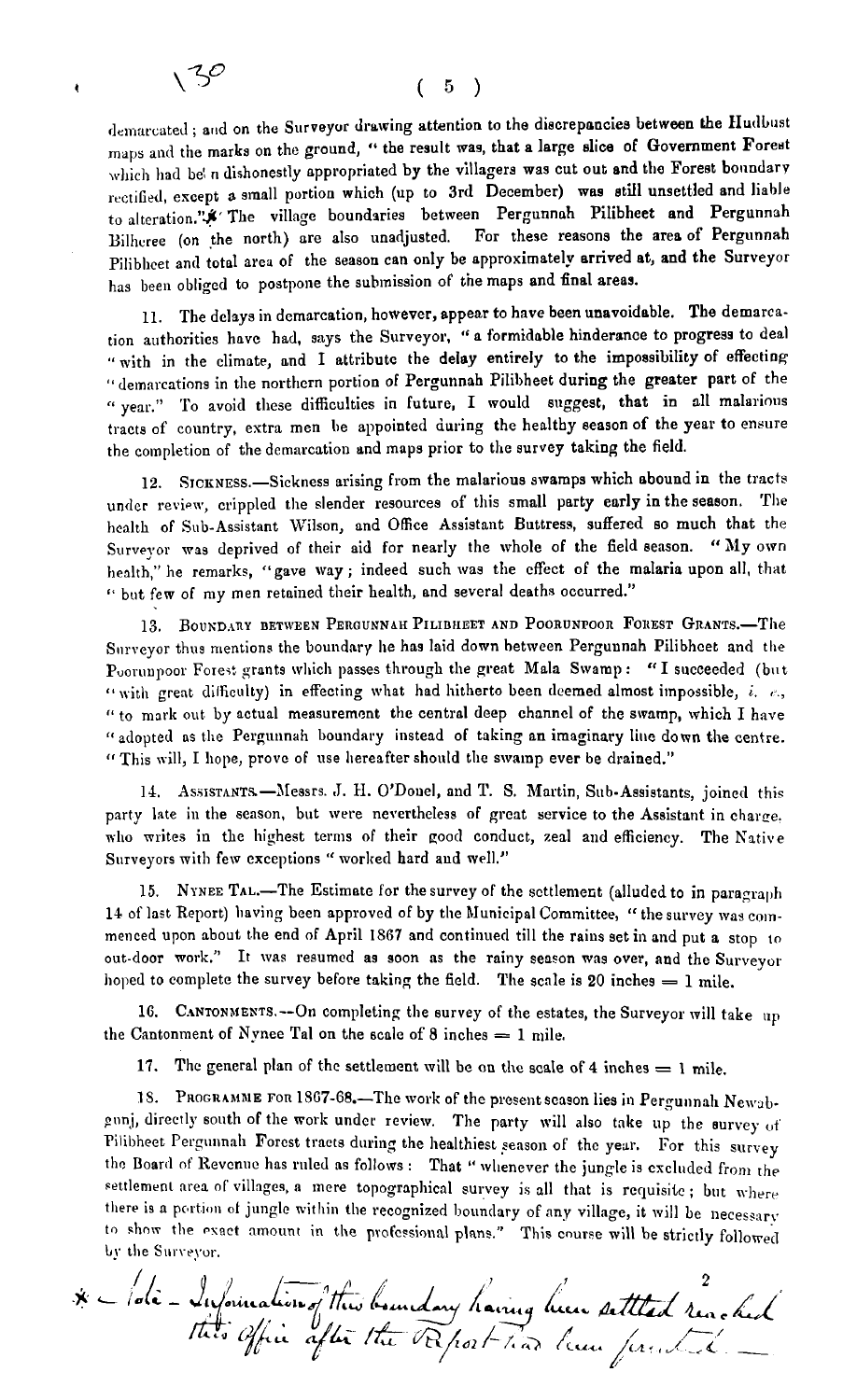#### $(6)$

19. **BAREILLY CANTONMENT.**—A large scale survey  $(12 \text{ inches} = 1 \text{ mile})$  will be made of the Cantonments, Town, Civil Station and environs of Bareilly.

20. MORADABAD CANTONMENT.-The Surveyor has also been directed to arrange for completing the survey of the Military Cantonments of Moradabad by the addition of the environs to the extent of two miles all round, noting at the same time any changes or additions which may have been made within Cantonment limits since the former Survey in 1864 on the scale of  $16$  inches  $= 1$  mile.

**21.** The Superintendent of the Terai Contour Survey sliould be instructed to supply the Surveyor with all necessary data, to enable him to record the contour levels on the mapping of each season. This is most important. The information is urgently required to give the maps their full value, and should on no account be omitted when available.

J. E. GASTRELL. *Colunel,* 

 $S$ <sup>n</sup>pdt. Revenue Surveys, Upper Circle.

SUPDT. OF REVENUE SURVEY'S OFFICE; } Calcutta, 5th December 1867.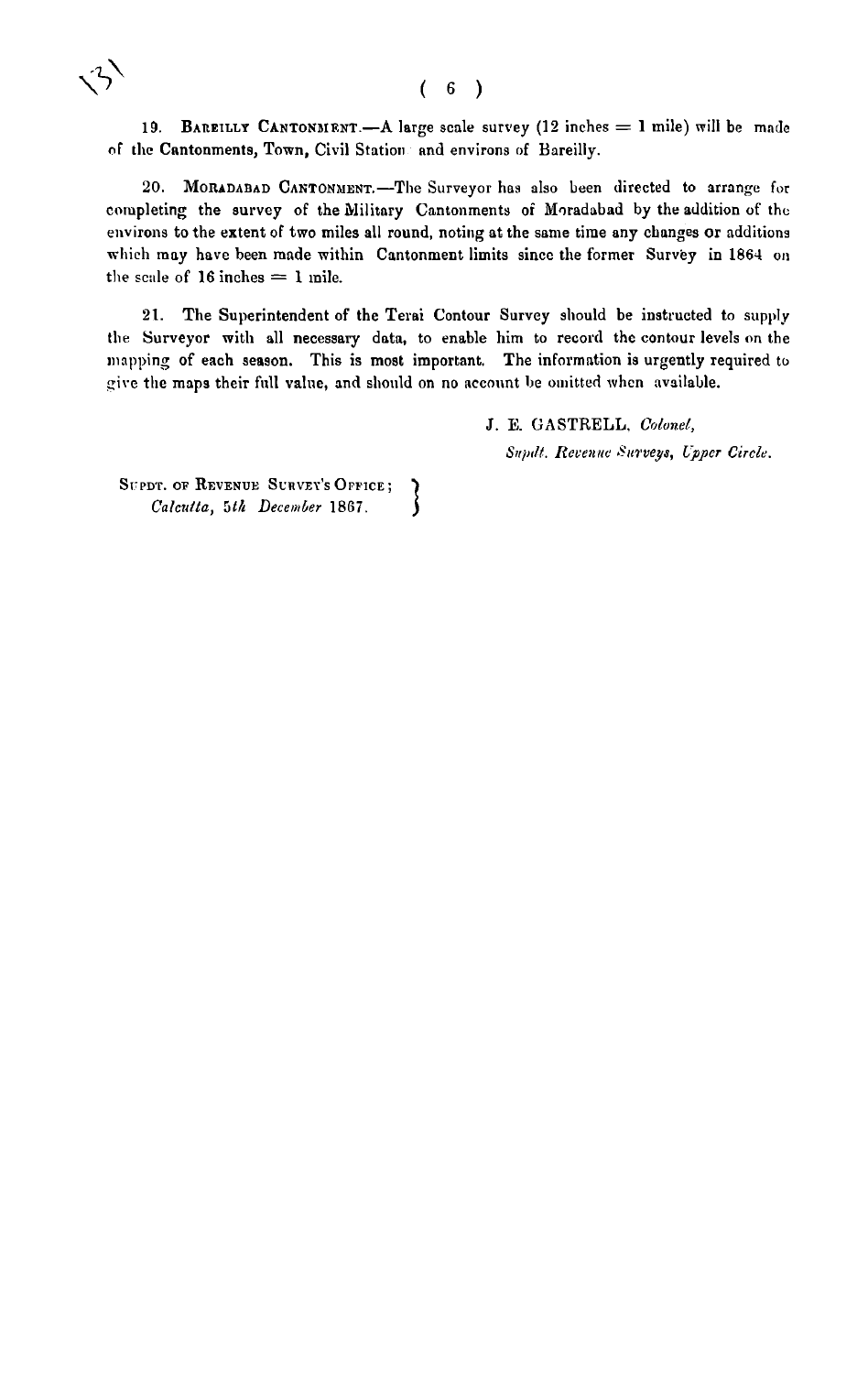# APPENDIX.

 $132$ 

## *Edvact f,.orn ri~nirnl Report cyfire Opmalions* qf *Rohilc~~~~d tlecenae* **S.urcqey, by** *J. Cninpbell,* **Esp.,**  *Season* **1566-67.**

22. GEOGRAPHICAL FEATURES OF PERGUNNAII JEHANAB AD.-The northern portion of Pergunnah Jehanabad is very open and swampy; the country assumes a more wooded appear ance to the southward, and the swampy flats or plains gradually disappear; ncthing marks the difference between the northern and southern portions of the same Perpunnah so distinctively as the crops, for whilst little else than paddy or rice is grown in the north, there is rich wheat and grain cultivation and very little rice in the southern villages.

23. GEOGRAPHICAL FEATURES OF PERGUNNAII PILIBHEET.-The general features of the country of Pilibheet are very similar to those of Jehanabacl, with this exception that rice cultivation extends further south owing to the land contiguous to the forest being well adapted for it. From the appearance of the country between the Forest and the Deoha River, it is evident that great changes have taken place and are still going on, the whole face of the country being intersected and cut up by what cannot be mistaken for other than the partially silted up beds of rivers, only the deeper elbows now remaining: such also form a very peculiar feature in the Forest.

24. DEOHA RIVER.-The chief river in the Division is the " Deoha" which takes its rise in the Kumaon Hills, and follows an almost due southerly course; it forms the boundary between Pergunnahs Jehanabad and Pilibheet, and is a formidable stream during the met season or monsoons, though every where fordable during the summer months. The high grass jungle along its banks offered serious obstruction to the Survey and necessitated line clearing to an extent equal to, if not greater, than that required in the forest. It is navigable soutliwnrds from the town of Pilibheet to its confluence with the Rumgunga for boats of about 500 rnaunds or **18** to 20 tons.

22. MALA SwAMP. -The Mala Swamp is so marked and well known a feature that a few lines respecting it would not be out of place. It forms the eastern boundary of Pergunnah Pilibheet and separates it from the Poorunpoor forest grants. It takes its rise in Pergunnah Bilheree about five miles north of the Pilibheet forest boundary, and continues without a break to Gujrowlee, near the tri-junction of Poorunpoor, Pilibheet, and Beeseelpoor. Its bed is dry within a mile or two of Chorgutea Ghat and is cultivated; below this it is a deadly impenetrable swamp choked with long grass and in some places trees. I succeeded (but with great difficulty) in effecting what had hitherto been deemed almost impossible, i. e., to mark out by actual measurement the central deep channel of the swamp, which I have adopted as the Pergunnah boundary instend of taking an imaginary line down the centre. This will, I hope, prove of use hereafter, should the swamp ever be drained. The swamp is crossed by a wooden bridge at Chorgutea, and again nine miles lower down, at Gujrowla, where it becomes very narrow; a bund with a small opening for the escape of the water is thrown across. From the latter croping, the swamp almost censes and becomes an ordinary nala but exceedingly tortuous and slnggish.

26. FOREST.-The Pilibheet Forest is capable of producing fine timber if properly looked after; the present yield of really good timber is very small and the mood taken from **it** is chiefly for fuel, tlie town of Pilibhcet drawing its supply from it. The trees chiefly met with are Saul and Inderjow with a sprinkling of Jammu Hur, Buheyra, Peepul, Useyna Ujeyn, Goshum, Umultas, Kuchuar, Aoula, Goolur, Pindurca, Assaina, Bhilawa, Kudum,